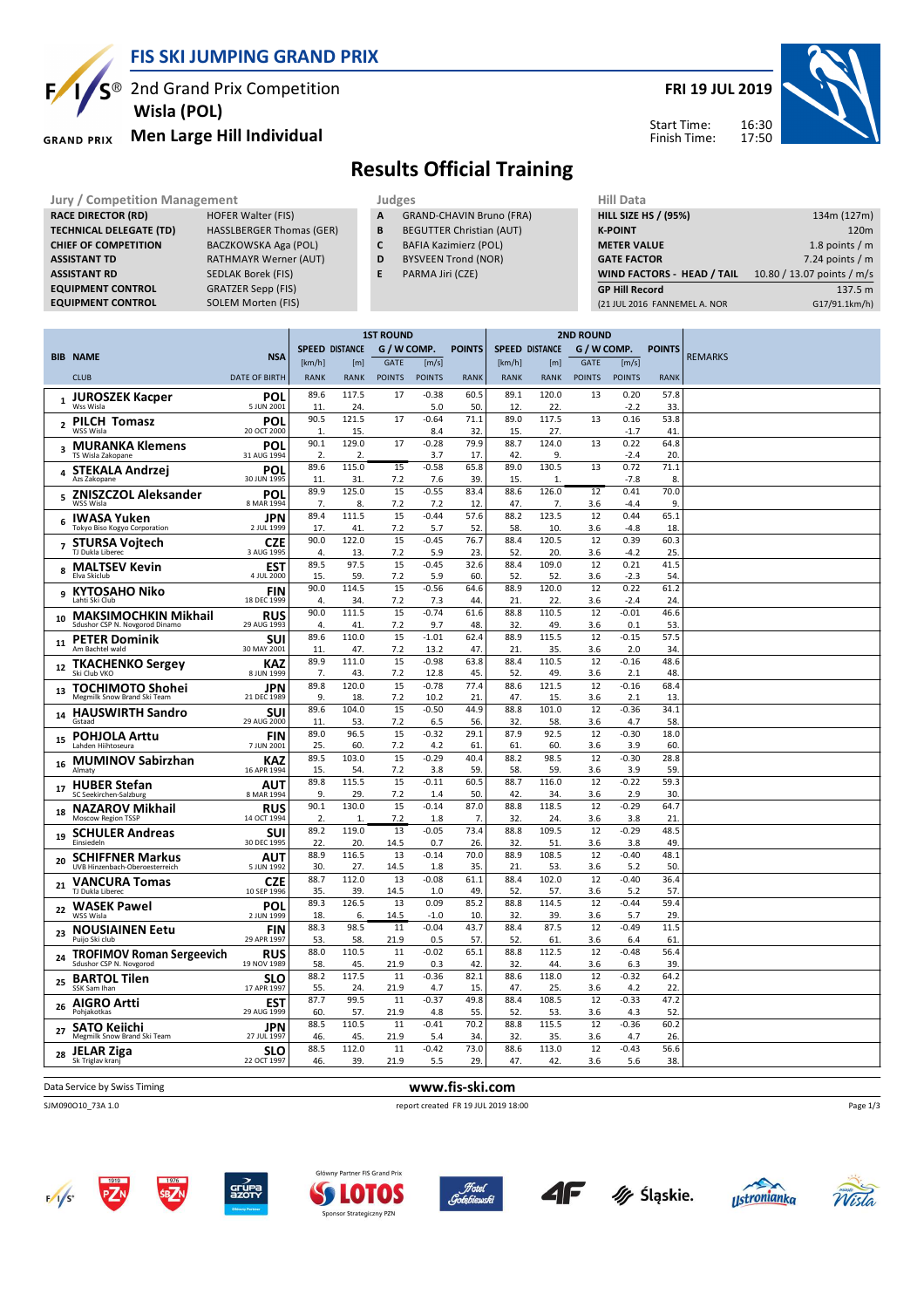S<sup>®</sup> 2nd Grand Prix Competition Б

 **Wisla (POL)**

**Men Large Hill Individual GRAND PRIX** 

**FRI 19 JUL 2019**



16:30 17:50 Start Time: Finish Time:

## **Results Official Training**

|    |                                                        |                           | <b>1ST ROUND</b>      |                       |                              | <b>2ND ROUND</b>          |               |                       |                       |                              |                           |                    |                |
|----|--------------------------------------------------------|---------------------------|-----------------------|-----------------------|------------------------------|---------------------------|---------------|-----------------------|-----------------------|------------------------------|---------------------------|--------------------|----------------|
|    | <b>BIB NAME</b>                                        | <b>NSA</b>                |                       | <b>SPEED DISTANCE</b> | G / W COMP.                  |                           | <b>POINTS</b> |                       | <b>SPEED DISTANCE</b> | G / W COMP.                  |                           | <b>POINTS</b>      | <b>REMARKS</b> |
|    | <b>CLUB</b>                                            | <b>DATE OF BIRTH</b>      | [km/h]<br><b>RANK</b> | [m]<br><b>RANK</b>    | <b>GATE</b><br><b>POINTS</b> | [m/s]<br><b>POINTS</b>    | <b>RANK</b>   | [km/h]<br><b>RANK</b> | [m]<br><b>RANK</b>    | <b>GATE</b><br><b>POINTS</b> | [m/s]<br><b>POINTS</b>    | <b>RANK</b>        |                |
| 29 | <b>HAMANN Martin</b>                                   | GER                       | 87.4                  | 94.0                  | 11                           | $-0.48$                   | 41.4          | 88.1                  | 104.0                 | 12                           | $-0.43$                   | 40.4               |                |
| 30 | SG Nickelhuette Aue<br><b>SCHLIERENZAUER Gregor</b>    | 10 APR 1997<br>AUT        | 61<br>87.8            | 61<br>101.5           | 21.9<br>11                   | 6.3<br>$-0.39$            | 58<br>53.7    | 60.<br>88.9           | 56.<br>113.0          | 3.6<br>13                    | 5.6<br>$-0.32$            | 56.<br>51.6        |                |
| 31 | SV Innsbruck-Bergisel-Tirol<br><b>KOT Maciej</b>       | 7 JAN 1990<br>POL         | 59.<br>88.2           | 55.<br>109.5          | 21.9<br>11                   | 5.1<br>$-0.31$            | 53<br>67.1    | 21<br>88.9            | 42.<br>112.0          | 13                           | 4.2<br>$-0.25$            | 44<br>48.9         |                |
| 32 | AZS Zakopane<br><b>AIGNER Clemens</b>                  | 9 JUN 1991<br>AUT         | 55.<br>88.4           | 48.<br>111.0          | 21.9<br>12                   | 4.1<br>$-0.54$            | 38<br>69.1    | 21<br>89.3            | 45.<br>116.5          | 13                           | 3.3<br>$-0.27$            | 46.<br>57.2        |                |
| 33 | SV Innsbruck-Bergisel-Tirol<br><b>LINDVIK Marius</b>   | 2 FEB 1993<br>NOR         | 50.<br>88.7           | 43.<br>119.5          | 18.2<br>12                   | 7.1<br>$-0.20$            | 37<br>79.9    | 8.<br>89.2            | 30.<br>118.0          | 13                           | 3.5<br>$-0.26$            | 35.<br>59.8        |                |
| 34 | Raelingen Skiklubb<br><b>POLASEK Viktor</b>            | 27 JUN 1998<br>CZE        | 35.<br>88.5           | 19.<br>123.0          | 18.2<br>12                   | 2.6<br>$-0.29$            | 17<br>87.4    | 10.<br>88.9           | 25.<br>120.5          | 13                           | 3.4<br>$-0.32$            | 27.<br>65.1        |                |
| 35 | Nove Mesto-Dukla<br><b>PEDERSEN Robin</b>              | 18 JUL 1997<br>NOR        | 46.<br>89.0           | 10.<br>100.0          | 18.2<br>12                   | 3.8<br>$-0.60$            | 6.<br>50.0    | 21.<br>89.7           | 20.<br>121.5          | 13                           | 4.2<br>$-0.41$            | 18.<br>68.1        |                |
| 36 | Stalkameratene II<br><b>HULA Stefan</b>                | 31 AUG 1996<br>POL        | 25.<br>88.6           | 56.<br>114.0          | 18.2<br>12                   | 7.8<br>$-0.40$            | 54<br>72.6    | $\mathbf{1}$<br>88.8  | 15.<br>113.5          | 13                           | 5.4<br>$-0.30$            | 14<br>52.2         |                |
| 37 | KS Eve-nement Zakopane<br>NAKAMURA Naoki               | 29 SEP 1986<br>JPN        | 42.<br>88.3           | 36.<br>109.0          | 18.2<br>12                   | 5.2<br>$-0.56$            | 30<br>65.7    | 32<br>89.0            | 41<br>117.0           | 13                           | 3.9<br>$-0.32$            | 43.<br>58.8        |                |
| 38 | Tokai Univ.<br><b>SCHMID Constantin</b>                | 19 SEP 1996<br>GER        | 53.<br>88.1           | 49.<br>106.5          | 18.2<br>12                   | 7.3<br>$-0.66$            | 40<br>62.5    | 15.<br>88.9           | 28.<br>116.5          | 13                           | 4.2<br>$-0.24$            | 31<br>56.8         |                |
| 39 | Wsv Oberaudorf<br><b>TANDE Daniel Andre</b>            | 27 NOV 1999<br>NOR        | 57.<br>89.2           | 52.<br>118.0          | 18.2<br>12                   | 8.6<br>$-0.54$            | 46.<br>81.7   | 21.<br>89.6           | 30.<br>127.5          | 13                           | 3.1<br>$-0.20$            | 37.<br>76.1        |                |
| 40 | Kongsberg If<br><b>LANISEK Anze</b>                    | 24 JAN 1994<br>SLO        | 22.<br>88.6           | 23.<br>114.0          | 18.2<br>12                   | 7.1<br>$-0.48$            | 16<br>73.7    | 3.<br>88.7            | 4.<br>114.0           | 13                           | 2.6<br>$-0.31$            | 4.<br>53.3         |                |
| 41 | <b>Ssk Menges</b><br><b>PREVC Peter</b>                | 20 APR 1996<br>SLO        | 42.<br>89.0           | 36.<br>115.5          | 18.2<br>12                   | 6.3<br>$-0.45$            | 25<br>76.0    | 42.<br>89.5           | 40.<br>125.5          | 13                           | 4.1<br>$-0.38$            | 42.<br>74.9        |                |
| 42 | SK Triglav Kranj<br><b>AALTO Antti</b>                 | 20 SEP 1992<br>FIN        | 25.<br>89.3           | 29.<br>117.5          | 18.2<br>12                   | 5.9<br>$-0.24$            | 24<br>76.8    | 5.<br>89.3            | 8.<br>117.0           | 13                           | 5.0<br>$-0.18$            | 5.<br>57.0         |                |
| 43 | Kiteen Urheilijat<br>SATO Yukiya                       | 2 APR 1995<br>JPN         | 18.<br>89.0           | 24.<br>114.0          | 18.2<br>12                   | 3.1<br>$-0.46$            | 22<br>73.4    | 8.<br>89.0            | 28.<br>115.0          | 13                           | 2.4<br>$-0.41$            | 36.<br>56.4        |                |
| 44 | Megmilk Snow Brand Ski Team<br><b>WOLNY Jakub</b>      | 19 JUN 1995<br>POL        | 25.<br>88.6           | 36.<br>109.0          | 18.2<br>12                   | 6.0<br>$-0.48$            | 26<br>64.7    | 15<br>89.1            | 38.<br>122.0          | 13                           | 5.4<br>$-0.30$            | 39.<br>67.5        |                |
| 45 | LKS Klimczok Bystra<br><b>FREITAG Richard</b>          | 15 MAY 1995<br>GER        | 42.<br>88.4           | 49.<br>109.0          | 18.2<br>12                   | 6.3<br>$-0.56$            | 43<br>65.7    | 12.<br>88.8           | 14.<br>112.0          | 13                           | 3.9<br>$-0.35$            | 15.<br>50.2        |                |
| 46 | SG Nickelhuette Aue<br>KOBAYASHI Junshiro              | 14 AUG 1991<br>JPN        | 50.<br>88.8           | 49.<br>120.5          | 18.2<br>12                   | 7.3<br>$-0.26$            | 40<br>82.5    | 32.<br>88.9           | 45.<br>123.5          | 13                           | 4.6<br>$-0.22$            | 45.<br>69.2        |                |
| 47 | Megmilk Snow Brand Ski Team<br><b>PEIER Killian</b>    | 11 JUN 1991<br><b>SUI</b> | 34.<br>88.6           | 17.<br>114.5          | 18.2<br>12                   | 3.4<br>$-0.24$            | 14<br>71.4    | 21<br>88.8            | 10.<br>111.5          | 13                           | 2.9<br>$-0.32$            | 10<br>48.9         |                |
|    | Vallee du Joux<br><b>HUBER Daniel</b>                  | 28 MAR 1995<br>AUT        | 42.<br>88.5           | 34.<br>115.0          | 18.2<br>12                   | 3.1<br>$-0.11$            | 31<br>70.6    | 32.<br>88.6           | 47.<br>111.5          | 13                           | 4.2<br>$-0.20$            | 46.<br>47.3        |                |
| 48 | SC Seekirchen-Salzburg<br><b>GRANERUD Halvor Egner</b> | 2 JAN 1993<br>NOR         | 46.<br>89.2           | 31.<br>122.0          | 18.2<br>12                   | 1.4<br>$-0.13$            | 33<br>83.5    | 47.<br>89.6           | 47.<br>116.5          | 13                           | 2.6<br>$-0.45$            | 51<br>59.6         |                |
| 49 | Asker Skiklubb<br><b>KOUDELKA Roman</b>                | 29 MAY 1996<br><b>CZE</b> | 22.<br>88.9           | 13.<br>116.0          | 18.2<br>12                   | 1.7<br>$-0.18$            | 11<br>73.4    | 3.<br>88.7            | 30.<br>116.5          | 13                           | 5.9<br>$-0.62$            | 28.<br>61.8        |                |
| 50 | LSK Lomnice nad Popelkou - Dukla                       | 9 JUL 1989<br><b>RUS</b>  | 30.<br>89.3           | 28.<br>127.5          | 18.2<br>12                   | 2.4<br>$-0.29$            | 26<br>95.5    | 42.<br>89.0           | 30.<br>128.0          | C <sub>12</sub>              | 8.1<br>$-0.29$            | 23.<br>81.8        |                |
| 51 | KLIMOV Evgeniy<br>GBU TSTOVS Moskovskaya obl Start Pe  | 3 FEB 1994                | 18.<br>88.7           | 4.<br>119.0           | 18.2<br>12                   | 3.8<br>$-0.19$            | 1.<br>78.9    | 15.<br>89.2           | 3.<br>121.0           | 3.6<br>13                    | 3.8<br>$-0.30$            | 2.<br>65.7         |                |
| 52 | <b>LEYHE Stephan</b><br>SC Willingen                   | <b>GER</b><br>5 JAN 1992  | 35.                   | 20.<br>115.0          | 18.2<br>12                   | 2.5                       | 19            | 10.<br>88.9           | 18.<br>115.5          |                              | 3.9                       | 16.                |                |
| 53 | <b>GEIGER Karl</b><br>SC 1906 Oberstdorf               | GER<br>11 FEB 1993        | 88.4<br>50.           | 31.                   | 18.2                         | $-0.06$<br>0.8            | 70.0<br>35    | 21.                   | 35.                   | 13                           | $-0.47$<br>6.1            | 58.0<br>32.        |                |
| 54 | <b>ZAJC Timi</b><br>SSK Ljubno BTC                     | SLO<br>26 APR 2000        | 88.7<br>35.<br>89.0   | 128.0<br>3.           | 12<br>18.2<br>12             | $-0.20$<br>2.6<br>$-0.23$ | 95.2<br>2.    | 89.0<br>15.<br>89.4   | 129.0<br>2.<br>127.0  | 13                           | $-0.50$<br>6.5<br>$-0.49$ | 82.7<br>1,<br>79.0 |                |
| 55 | <b>FORFANG Johann Andre</b><br>Tromsoe Skiklubb        | <b>NOR</b><br>4 JUL 1995  | 25.                   | 127.0<br>5.           | 18.2                         | 3.0                       | 93.8<br>3.    | 7.                    | 6.                    | 13                           | 6.4                       | 3.                 |                |
| 56 | <b>EISENBICHLER Markus</b><br><b>TSV Siegsdorf</b>     | GER<br>3 APR 1991         | 88.7<br>35.           | 125.0<br>8.           | 12<br>18.2                   | $-0.39$<br>5.1            | 92.3<br>4.    | 88.9<br>21.           | 107.0<br>55.          | 13                           | $-0.37$<br>4.8            | 41.4<br>55.        |                |
|    | 57 JOHANSSON Robert<br>Soere Aal IL                    | <b>NOR</b><br>23 MAR 1990 | 88.9<br>30.           | 123.0<br>10.          | 12<br>18.2                   | $-0.21$<br>2.7            | 86.3<br>8.    | 89.7<br>1.            | 121.0<br>18.          | 13                           | $-0.54$<br>7.1            | 68.9<br>11         |                |
| 58 | <b>KUBACKI Dawid</b><br>TS Wisla Zakopane              | <b>POL</b><br>12 MAR 1990 | 89.3<br>18.           | 126.0<br>7.           | 12<br>18.2                   | $-0.18$<br>2.4            | 91.4<br>5.    | 89.5<br>5.            | 123.5<br>10.          | 13                           | $-0.52$<br>6.8            | 73.1<br>7.         |                |
|    | <sub>59</sub> ZYLA Piotr<br>WSS Wisla                  | <b>POL</b><br>16 JAN 1987 | 88.7<br>35.           | 121.0<br>16.          | 12<br>18.2                   | $-0.22$<br>2.9            | 82.9<br>13    | 88.7<br>42.           | 121.5<br>15.          | 13                           | $-0.20$<br>2.6            | 65.3<br>17.        |                |
| 60 | <b>STOCH Kamil</b><br>KS Eve-nement Zakopane           | <b>POL</b><br>25 MAY 1987 | 88.7<br>35.           | 119.0<br>20.          | 12<br>18.2                   | $-0.11$<br>1.4            | 77.8<br>20.   | 88.9<br>21.           | 123.0<br>13.          | 13                           | $-0.25$<br>3.3            | 68.7<br>12.        |                |
|    | 61 KRAFT Stefan<br>SV Schwarzach-Salzburg              | <b>AUT</b><br>13 MAY 1993 | 88.9<br>30.           | 123.0<br>10.          | 12<br>18.2                   | $-0.14$<br>1.8            | 85.4<br>9.    | 89.1<br>12.           | 127.5<br>4.           | 13                           | $-0.09$<br>1.2            | 74.7<br>6.         |                |

**Data Service by Swiss Timing WWW.fis-ski.com** 

SJM090O10\_73A 1.0 report created FR 19 JUL 2019 18:00

 $\sqrt{s}$ 















Page 2/3